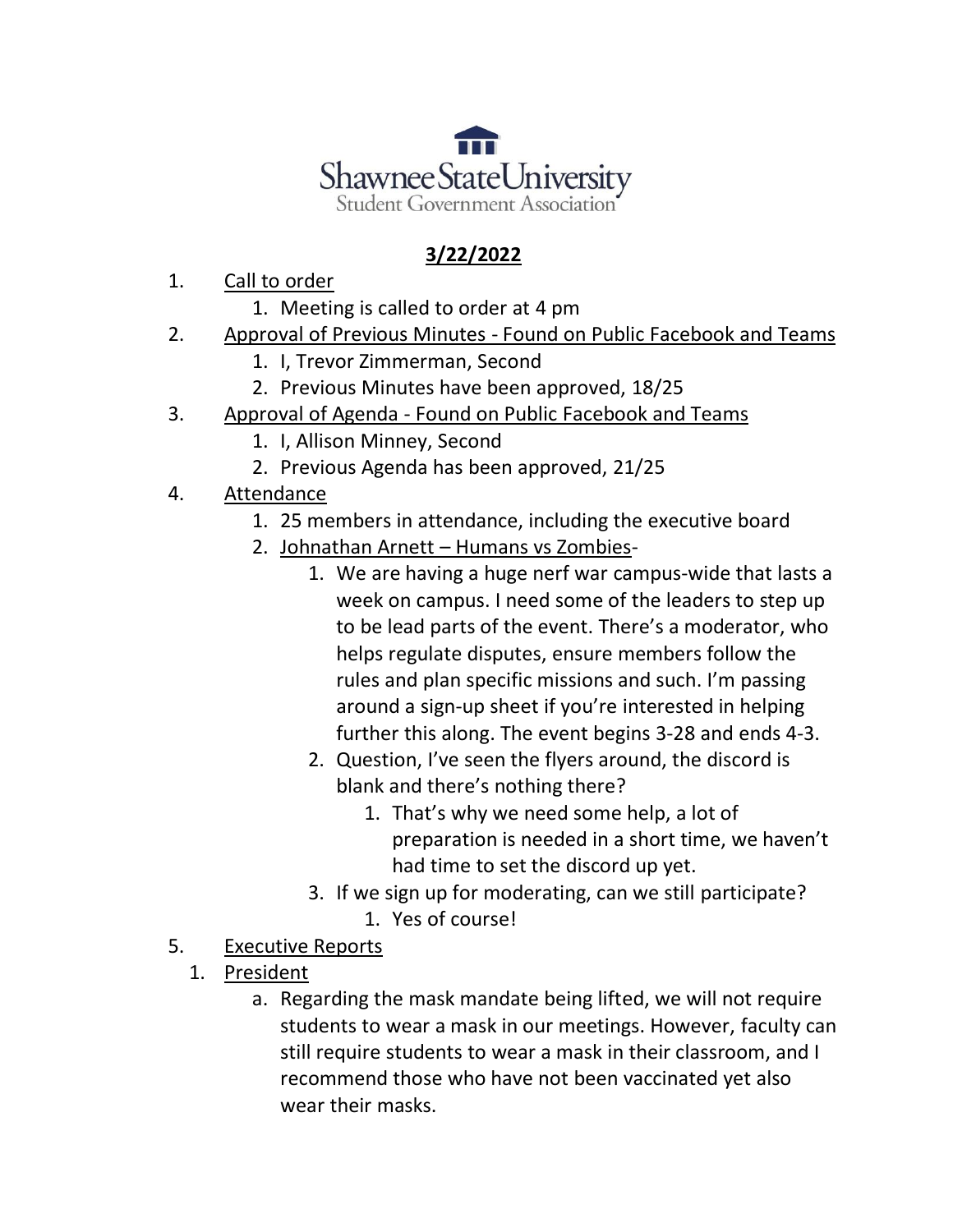- 2. Vice President
	- 1. Nothing to report
- 3. Secretary
	- 1. Nothing to report
- 4. Club Coordinator
	- 1. Just another reminder clubs are required to sign up to give a club report once a month, and next week is the last chance to sign up to give a report. If your club chooses not to report, they will lose their funding for next semester.
- 5. Advisor
	- 1. Hi everyone, my name is Marcie Simms and I'll be stepping in for Tiffany Hartman today, recently an email was sent out with a link to become a welcome ambassador which is someone who helps during our weekend of welcome it's a fun opportunity and a great recruiting tool.
	- 2. Registration will be starting soon, this semester it starts on March 28, and we have adjusted those times to 12:30 AM, make sure you are watching those emails
	- 3. Congratulations to our gaming students, as of today we are now on the 9<sup>th</sup> on the Princeton reviews.
	- 4. If you do have questions about registration, email your advisors or email me. We're hoping the video helps!
- 6. Public Views
	- 1. I have a complaint about the laundry mat, I've already put in a maintenance request, 10 dryers aren't draining, some of the dryers aren't working as students are ripping off the Do Not Use signs
		- 1. Some of the laundry machines also are getting stuck when putting in coins, when you push the coin slots in it sometimes gets stuck and can't start.
	- 2. Latch on the door to the bear cave needs to be replaced
	- 3. The ice cream machine is down again
	- 4. The Writing Center needs extensive cleaning
- 7. Committee Reports
	- 1. Academic Affairs
		- 1. Nothing new to report, continuing working on their project.
	- 2. Organizational Affairs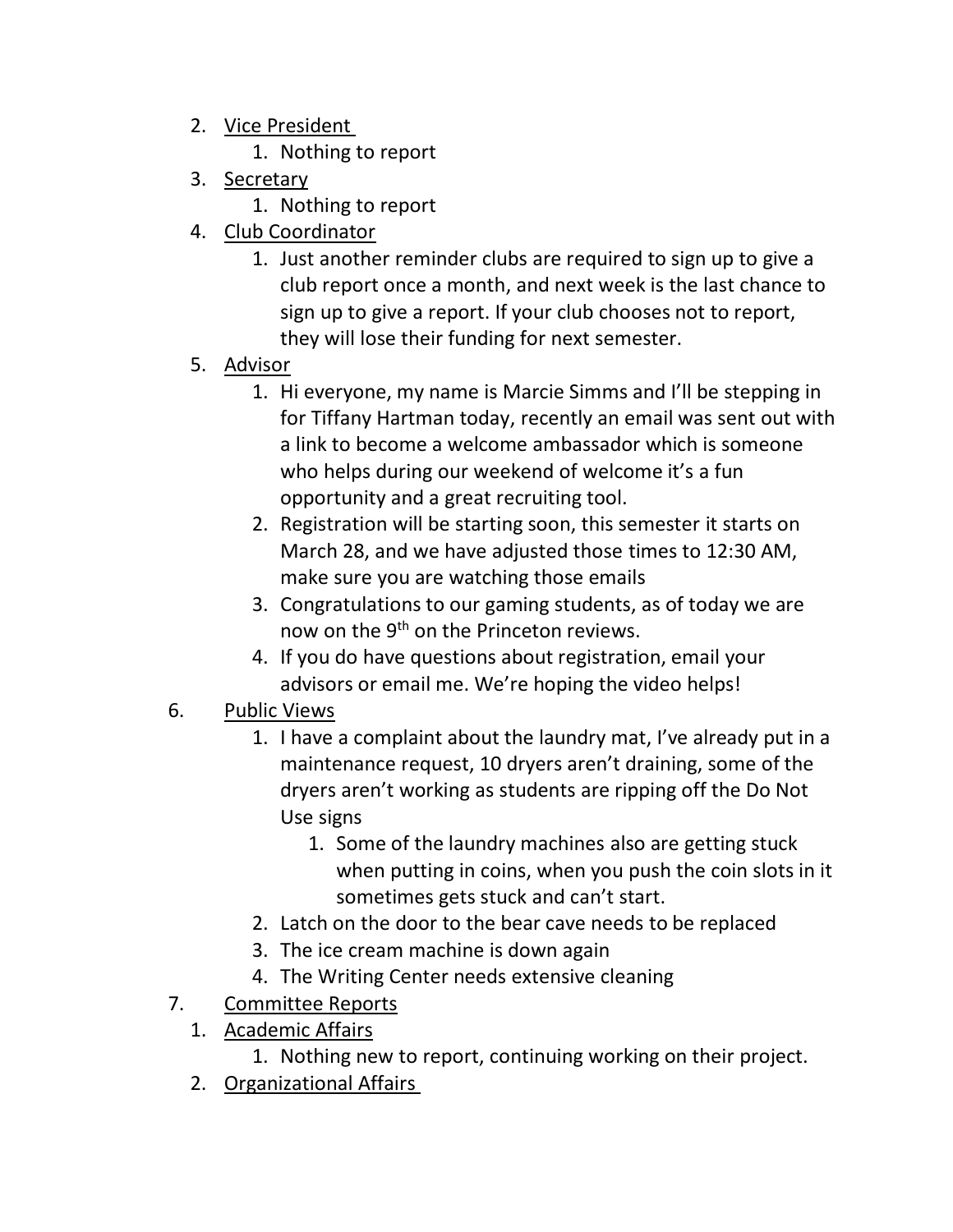- 1. Nothing to report
- 3. Student Affairs
	- 1. Noting to report
- 8. Organization Reports
	- 1. Theta Phi Alpha
		- 1. Theta Phi Alpha is currently fundraising with our bingo board to raise money for our sorority. We also have an alumni event this weekend. Last week was our blue member week, and we are around halfway through initiation and plan to be done in April to welcome our new sister. Greek Games are coming up in April, and we are planning to do Pie a Theta Phi for fundraising. In the next few weeks, we'll also be planning a Greek Week
	- 2. Circle K
		- 1. No representative
	- 3. MOTA
		- 1. We are currently working on a t-shirt fundraiser, as well as collecting easter eggs for an inclusive Easter egg hunt for children with autism.
	- 4. Pre-Med Club
		- 1. We recently had met on Friday, 3/18. The army clinic come in, and the same day we left for OUAH con. We're also in the process of electing new positions to the eboard.
- 9. Old Business
	- 1. Club Approval
		- 1. The following clubs were approved last week:
			- 1. ACM
			- 2. International Game Developers
			- 3. Radiology Technology
	- 2. Club Funding
		- 1. The past clubs were not funded due to being past the funding date.
- 10. New Business
	- 1. Club Approval
		- 1. Taylor Young has no new clubs to recommend for approval.
	- 2. Club Funding
		- 1. Taylor Young has no new clubs to recommend for funding.